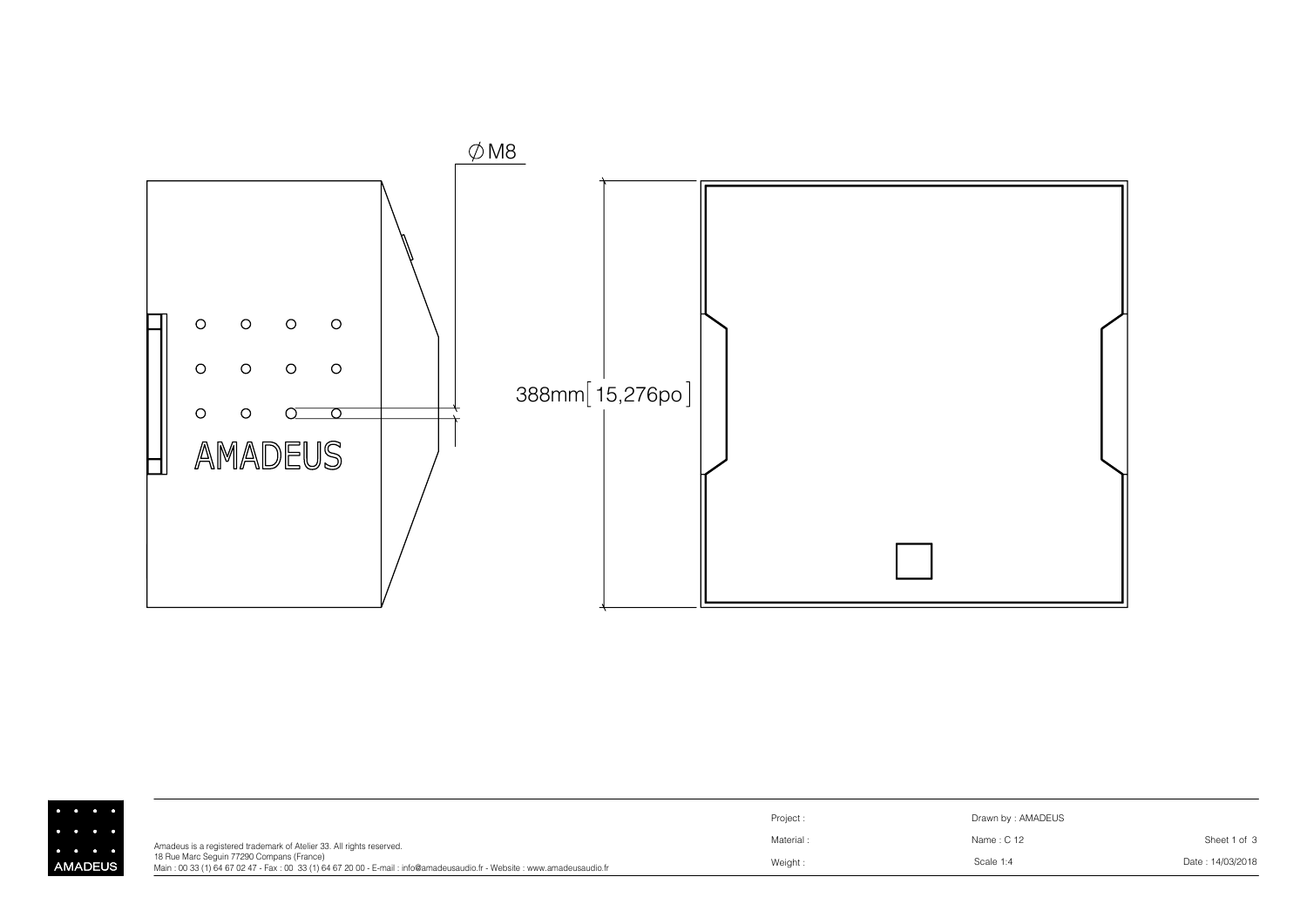

| $\begin{array}{ccccccccccccccccc} \bullet & \bullet & \bullet & \bullet & \bullet & \bullet & \bullet \end{array}$ |                                                                                                                                                                     | Project:  | Drawn by: AMADEUS |                  |
|--------------------------------------------------------------------------------------------------------------------|---------------------------------------------------------------------------------------------------------------------------------------------------------------------|-----------|-------------------|------------------|
| $\cdots$<br>$\begin{array}{cccccccccccccc} \bullet & \bullet & \bullet & \bullet & \bullet & \bullet \end{array}$  | Amadeus is a registered trademark of Atelier 33. All rights reserved.                                                                                               | Material: | Name: C 12        | Sheet 2 of 3     |
| AMADEUS I                                                                                                          | 18 Rue Marc Seguin 77290 Compans (France)<br>Main: 00 33 (1) 64 67 02 47 - Fax: 00 33 (1) 64 67 20 00 - E-mail: info@amadeusaudio.fr - Website: www.amadeusaudio.fr | Weight:   | Scale 1:4         | Date: 14/03/2018 |